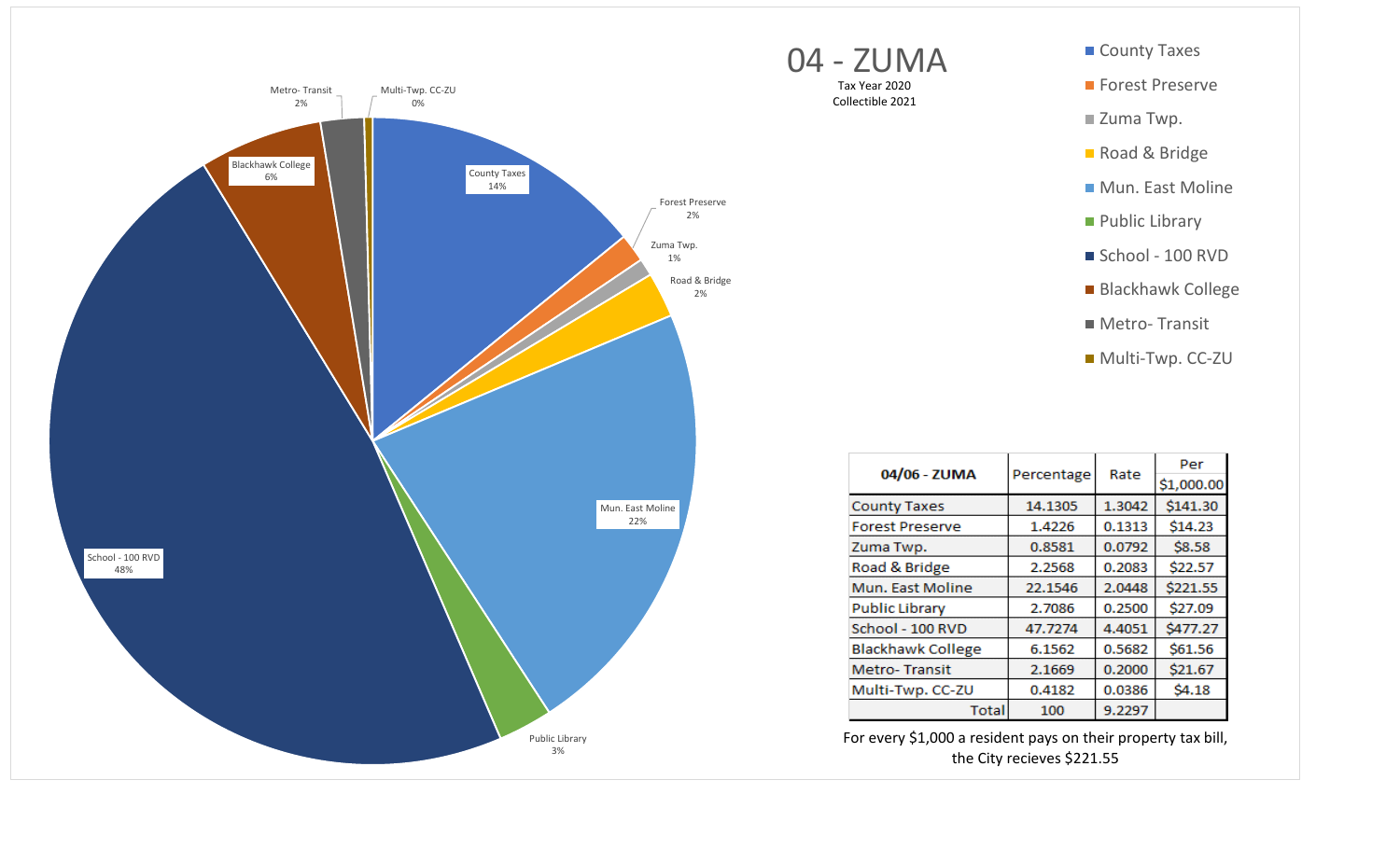

- 
- Hampton Twp.
- Road & Bridge
- Mun. East Moline
- **Public Library**
- Dist. 30 UTHS
- Dist. 37 EM
- **Metro Airport Authority**
- Blackhawk College
- **Illini Hospital**
- Metro‐Transit

| 06/32 - Hampton                |            | Rate    | Per        |
|--------------------------------|------------|---------|------------|
|                                | Percentage |         | \$1,000.00 |
| <b>County Taxes</b>            | 11.8619    | 1.3042  | \$118.62   |
| <b>Forest Preserve</b>         | 1.1942     | 0.1313  | \$11.94    |
| Hampton Twp.                   | 1.5307     | 0.1683  | \$15.31    |
| Road & Bridge                  | 0.9404     | 0.1034  | \$9.40     |
| Mun. East Moline               | 18.5977    | 2.0448  | \$185.98   |
| <b>Public Library</b>          | 2.2738     | 0.2500  | \$22.74    |
| Dist. 30 UTHS                  | 17.1234    | 1.8827  | \$171.23   |
| Dist. 37 - EM                  | 38.1531    | 4.1949  | \$381.53   |
| <b>Metro Airport Authority</b> | 0.6558     | 0.0721  | \$6.56     |
| <b>Blackhawk College</b>       | 5.1679     | 0.5682  | \$51.68    |
| <b>Illini Hospital</b>         | 0.6821     | 0.0750  | \$6.82     |
| Metro-Transit                  | 1.8190     | 0.2000  | \$18.19    |
| Total                          | 100        | 10.9949 |            |

For every \$1,000 a resident pays on their property tax bill, the City recieves \$185.98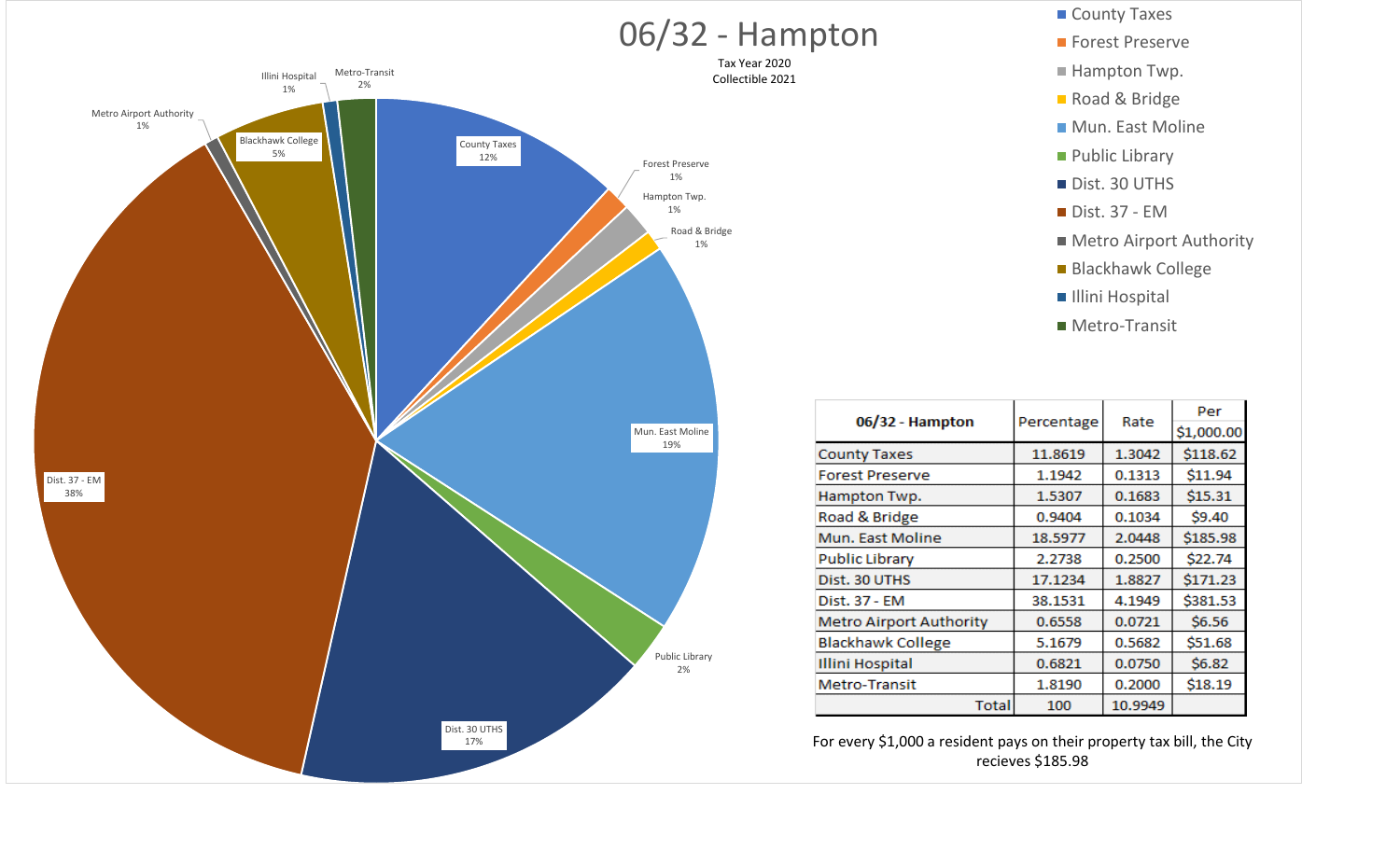



| 06/37 - Hampton                |            | Rate    | Per        |
|--------------------------------|------------|---------|------------|
|                                | Percentage |         | \$1,000.00 |
| <b>County Taxes</b>            | 12.3228    | 1.3042  | \$123.23   |
| <b>Forest Preserve</b>         | 1.2406     | 0.1313  | \$12.41    |
| Hampton Twp.                   | 1.5902     | 0.1683  | \$15.90    |
| Road & Bridge                  | 0.9770     | 0.1034  | \$9.77     |
| Mun. East Moline               | 19.3205    | 2.0448  | \$193.20   |
| <b>Public Library</b>          | 2.3621     | 0.2500  | \$23.62    |
| Dist. 30 UTHS                  | 17.7888    | 1.8827  | \$177.89   |
| Dist. 34 - Silvis              | 35.7497    | 3.7836  | \$357.50   |
| <b>Metro Airport Authority</b> | 0.6812     | 0.0721  | \$6.81     |
| <b>Blackhawk College</b>       | 5.3687     | 0.5682  | \$53.69    |
| <b>Illini Hospital</b>         | 0.7086     | 0.0750  | \$7.09     |
| Metro-Transit                  | 1.8897     | 0.2000  | \$18.90    |
| Total                          | 100        | 10.5836 |            |

For every \$1,000 a resident pays on their property tax bill, the City recieves \$193.20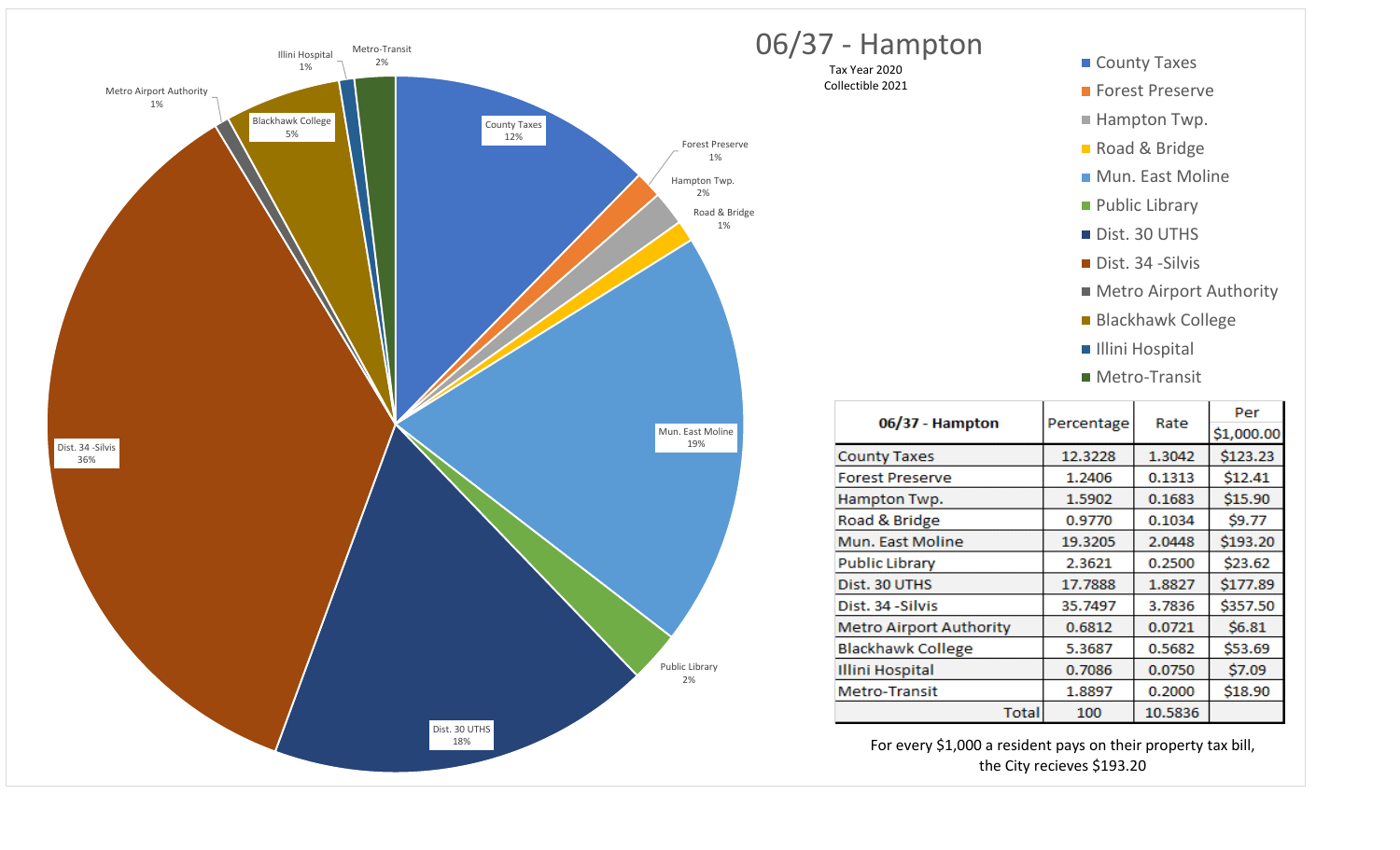

## O6/44 - Hampton County Taxes

Tax Year 2020 Collectible 2021

- 
- **Forest Preserve**
- Hampton Twp.
- Road & Bridge
- Mun. East Moline
- **Public Library**
- Dist. 30 UTHS
- Dist. 29 Hampton
- Metro Airport Authority
- Blackhawk College
- **Illini Hospital**
- Metro‐Transit

| 06/44 - Hampton                |            | Rate    | Per        |
|--------------------------------|------------|---------|------------|
|                                | Percentage |         | \$1,000.00 |
| <b>County Taxes</b>            | 12.8729    | 1.3042  | \$128.73   |
| <b>Forest Preserve</b>         | 1.2960     | 0.1313  | \$12.96    |
| Hampton Twp.                   | 1.6612     | 0.1683  | \$16.61    |
| Road & Bridge                  | 1.0206     | 0.1034  | \$10.21    |
| Mun. East Moline               | 20.1828    | 2.0448  | \$201.83   |
| <b>Public Library</b>          | 2.4676     | 0.2500  | \$24.68    |
| Dist. 30 UTHS                  | 18.5828    | 1.8827  | \$185.83   |
| Dist. 29 - Hampton             | 32.8819    | 3.3314  | \$328.82   |
| <b>Metro Airport Authority</b> | 0.7116     | 0.0721  | \$7.12     |
| <b>Blackhawk College</b>       | 5.6083     | 0.5682  | \$56.08    |
| <b>Illini Hospital</b>         | 0.7403     | 0.0750  | \$7.40     |
| Metro-Transit                  | 1.9741     | 0.2000  | \$19.74    |
| Total                          | 100        | 10.1314 |            |

For every \$1,000 a resident pays on their property tax bill, the City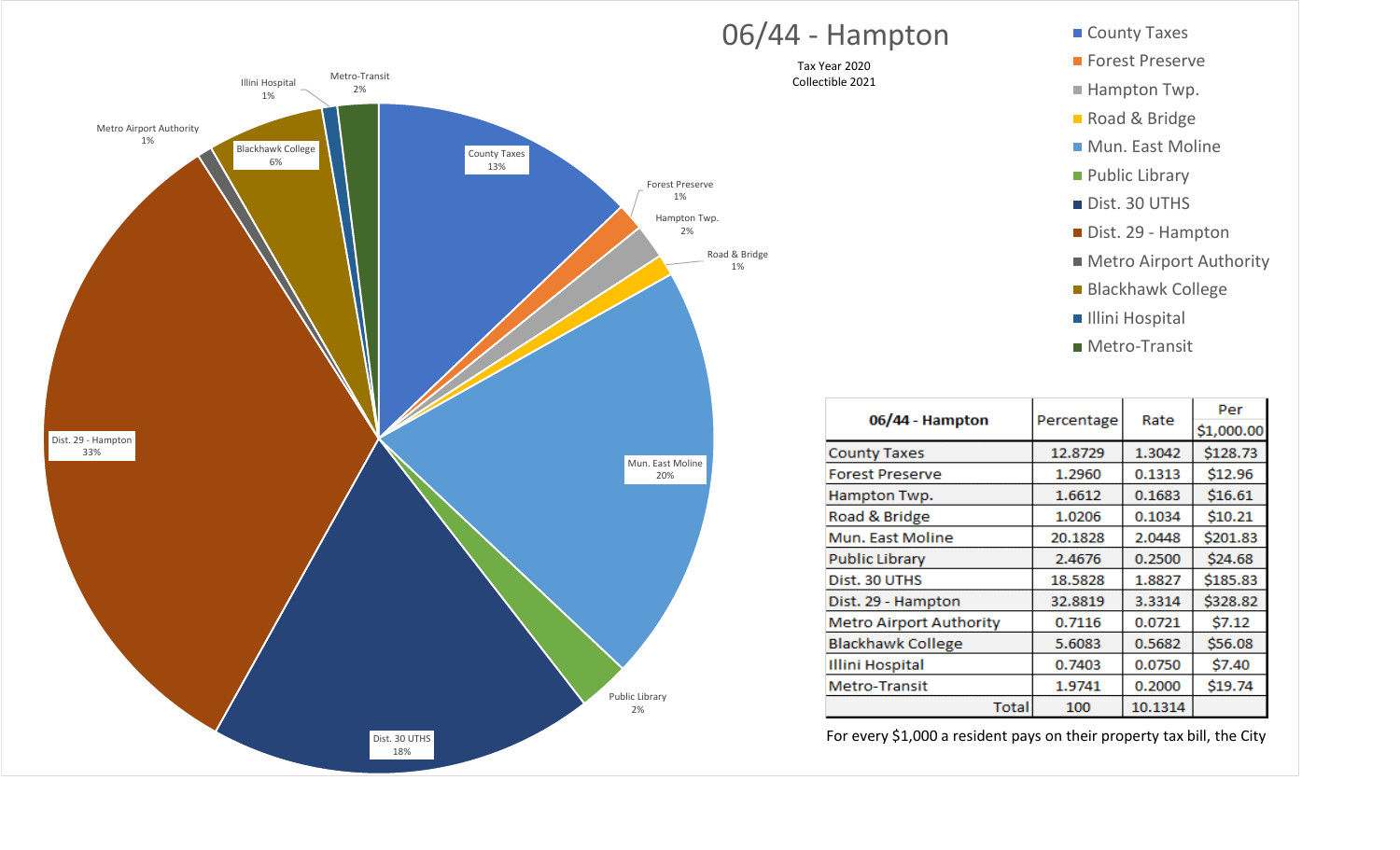

## County Taxes Forest Preserve ■ South Mol. Twp. Road & Bridge **Mun. East Moline Public Library** Dist. 30 UTHS Dist. 37 ‐ EM **Metro Airport Authority** Blackhawk College Illini Hospital Metro‐Transit

| 07/03 - South Moline           |            |         | Per        |
|--------------------------------|------------|---------|------------|
|                                | Percentage | Rate    | \$1,000.00 |
| <b>County Taxes</b>            | 12.0151    | 1.3042  | \$120.15   |
| Forest Preserve                | 1.2096     | 0.1313  | \$12.10    |
| South Mol. Twp.                | 1.0419     | 0.1131  | \$10.42    |
| Road & Bridge                  | 0.1695     | 0.0184  | \$1.70     |
| Mun. East Moline               | 18.8379    | 2.0448  | \$188.38   |
| <b>Public Library</b>          | 2.3031     | 0.2500  | \$23.03    |
| Dist. 30 UTHS                  | 17.3446    | 1.8827  | \$173.45   |
| Dist. 37 - EM                  | 38.6459    | 4.1949  | \$386.46   |
| <b>Metro Airport Authority</b> | 0.6642     | 0.0721  | \$6.64     |
| <b>Blackhawk College</b>       | 5.2346     | 0.5682  | \$52.35    |
| <b>Illini Hospital</b>         | 0.6909     | 0.0750  | \$6.91     |
| <b>Metro-Transit</b>           | 1.8425     | 0.2000  | \$18.43    |
| Total                          | 100        | 10.8547 |            |

For every \$1,000 a resident pays on their property tax bill, the City recieves \$188.38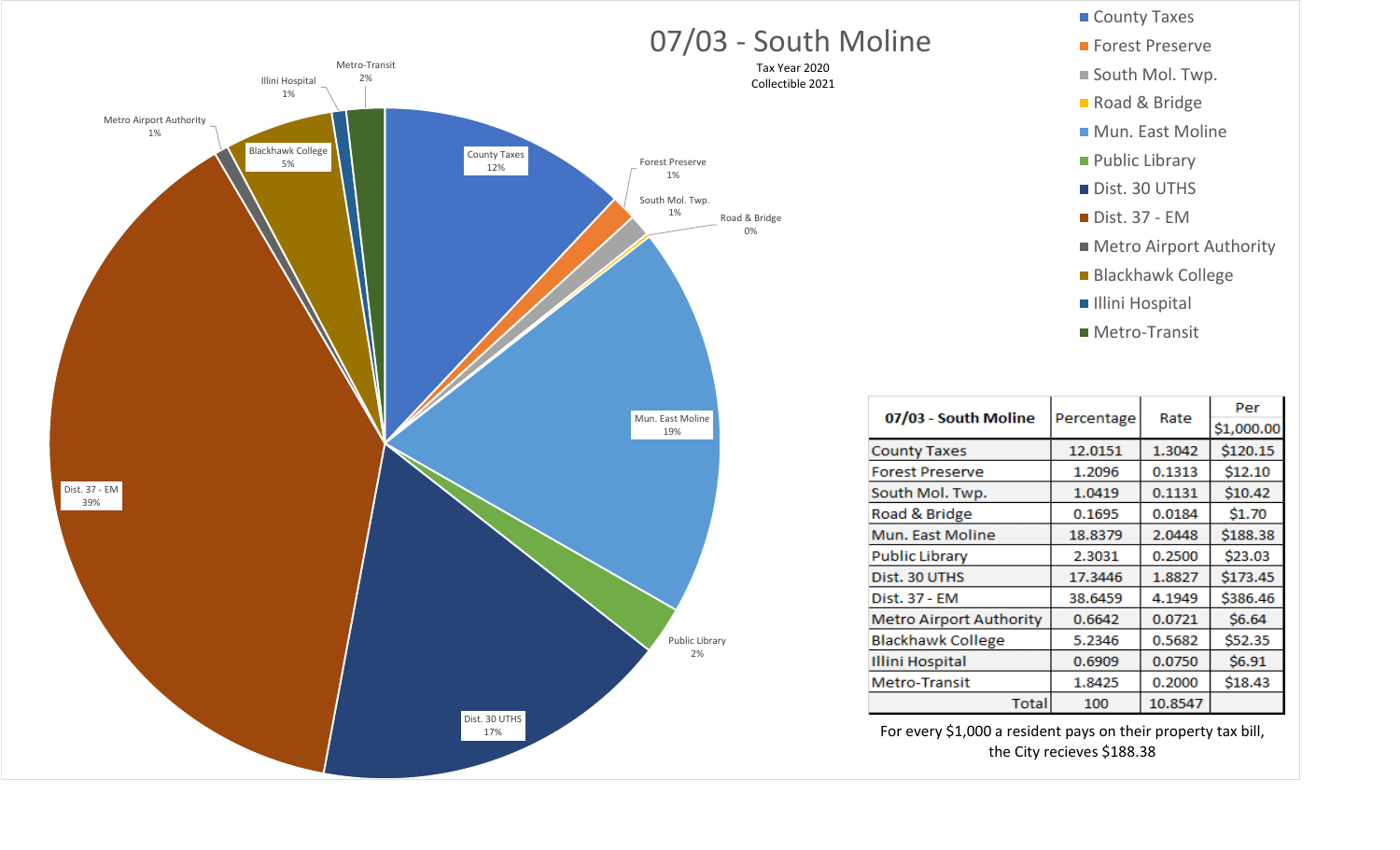





| 06/52 - Hampton                |         | Percentage<br>Rate | Per        |
|--------------------------------|---------|--------------------|------------|
|                                |         |                    | \$1,000.00 |
| <b>County Taxes</b>            | 12.4108 | 1.3042             | \$124.11   |
| <b>Forest Preserve</b>         | 1.2495  | 0.1313             | \$12.49    |
| Hampton Twp.                   | 1.6015  | 0.1683             | \$16.02    |
| Road & Bridge                  | 0.9840  | 0.1034             | \$9.84     |
| Mun. East Moline               | 19.4583 | 2.0448             | \$194.58   |
| <b>Public Library</b>          | 2.3790  | 0.2500             | \$23.79    |
| Dist. 30 UTHS                  | 17.9158 | 1.8827             | \$179.16   |
| Dist. 34 - Silvis              | 36.0048 | 3.7836             | \$360.05   |
| <b>Metro Airport Authority</b> | 0.6861  | 0.0721             | \$6.86     |
| <b>Blackhawk College</b>       | 5.4070  | 0.5682             | \$54.07    |
| <b>Metro-Transit</b>           | 1.9032  | 0.2000             | \$19.03    |
| Total                          | 100     | 10.5086            |            |

For every \$1,000 a resident pays on their property tax bill, the City recieves \$194.58